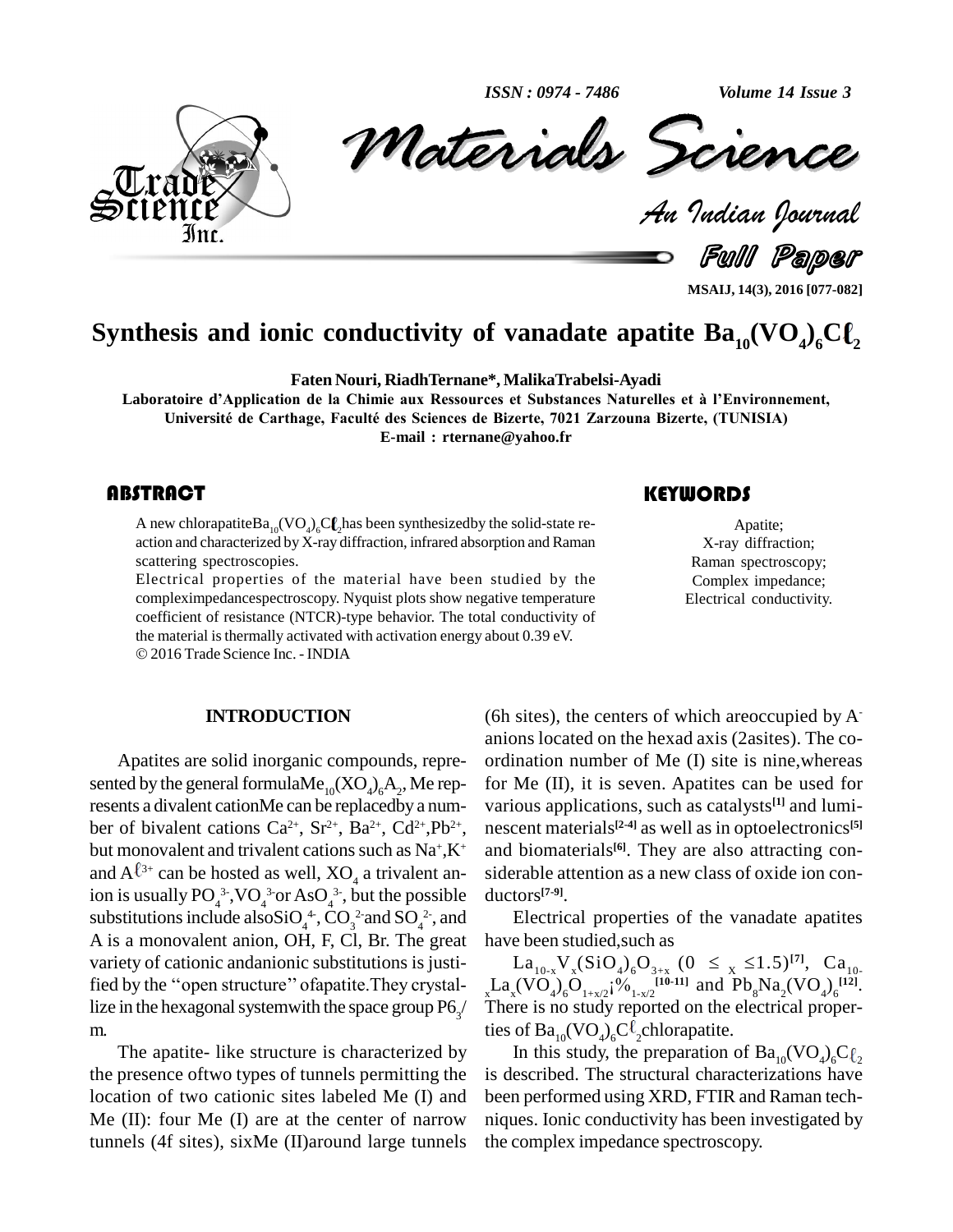# Full Paper **EXPERIMENTALPROCEDURE**

High purity BaCO<sub>3</sub> (Fluka99.9%), BaC $\ell_2$ . 2H<sub>2</sub>O (Merck99.9%) and  $V_2O_5$  (Fluka99.9%) powders have been used to prepare the apatite sample ac cording to the following reaction:

9 BaCO<sub>3</sub> + BaCl<sub>2</sub>. 2H<sub>2</sub>O + 3 V<sub>2</sub>O<sub>5</sub>  $\rightarrow$  Ba<sub>10</sub> (VO<sub>4</sub>)<sub>6</sub>C $\ell_2$  + 9 A-Fa  $CO_2 + 2H_2O$ 

Stoichiometric amounts of reactants have been ground and heated in covered platinum crucible at 673 K for 12 h and at 1273 K for 24 h.

Phasehas been identified from the X-ray diffractionpatterns using a BRUKER D8-advance  $m(17)$ Phasehas been identified from the X-ray<br>diffractionpatterns using a BRUKER D8-advance<br>diffractometer and the CuKaradiation( $\lambda$ =1.5406Å). Cell parameters have been refined with the FULLPROF program. Fourier transformed infrared (FTIR) spectrum has been obtained with a BRUKER spectrometer, in the  $4000-400$  cm<sup>-1</sup> range, using the KBr pellet technique. Raman spectrum has been re corded at room temperature in the spectral range 100corded at room temperature in the spectral range  $100-2$  and  $\overline{1}$ <br>1200 cm<sup>-1</sup> in a DILOR XY spectrometer equipped frared with a CCD detector and a Spectra Physics Ar la ser. Conductivity measurements have been carried out from roomtemperature to 753 K with 20 K steps by checking the compleximpedance spectroscopy surements have been made in the 5Hzto

13MHzfrequency range.

#### **RESULTSAND DISCUSSION**

#### **Characterization**

#### **X-ray powder diffraction**

Figure 1 shows the X-ray patternsof the $Ba_{10}(VO_4)_6C\ell_2$  sample. The patterns showed the formation of a single-phase with high degreeof crystallinity of the  $Ba_{10}(VO_4)_6C\ell_2$ compound with an hexagonalapatite-type structure (space group  $P6_{3}$ / m(176)). It can be noticed that no secondary phase has been detected. The refined unit cell parameters m(176)). It can be noticed that no secondary phase<br>has been detected. The refined unit cell parameters<br>are a=  $10.553\text{\AA}$ , c=  $7.751\text{\AA}$  and  $V = 747.549\text{\AA}^3$ . are a= 10.553Å, c= 7.751Å and V = 747.549Å<sup>3</sup>.

#### **Vibrational infrared and raman spectra**

The infrared and Raman spectra of theBa<sub>10</sub>(VO<sub>4</sub>)<sub>6</sub>C $\ell_2$ chloroapatite are given in Figure 2 and Figure 3, respectively. The assignments of infrared (IR) and Raman bands have been performed according to the literature **[10, 12]**.

with a Hewlett- Packard 4129Aanalyzer. The mea- band appearing near 794 cm<sup>-1</sup>correspondeds to the From Figure 2, the bands observed at 856 and  $834$  cm<sup>-1</sup>have been assigned to the asymmetric From Figure 2, the bands observed at 856 and 834 cm<sup>-1</sup>have been assigned to the asymmetric stretching modes( $v_{as}$ ) of VO<sub>4</sub>groups. However, the stretching modes( $v_{as}$ ) of  $VO_4$ groups. However, the<br>band appearing near 794 cm<sup>-1</sup>correspondeds to the<br>symmetric stretching mode ( $v_s$ )of  $VO_4$ . symmetric stretching mode  $(v_{s})$  of VO<sub>4</sub>.



**Figure**  $1:$  **X** ray diffraction patterns of  $\text{Ba}_{10}(\text{VO}_4)_{6}\text{Cf}_2$ chlorapatite

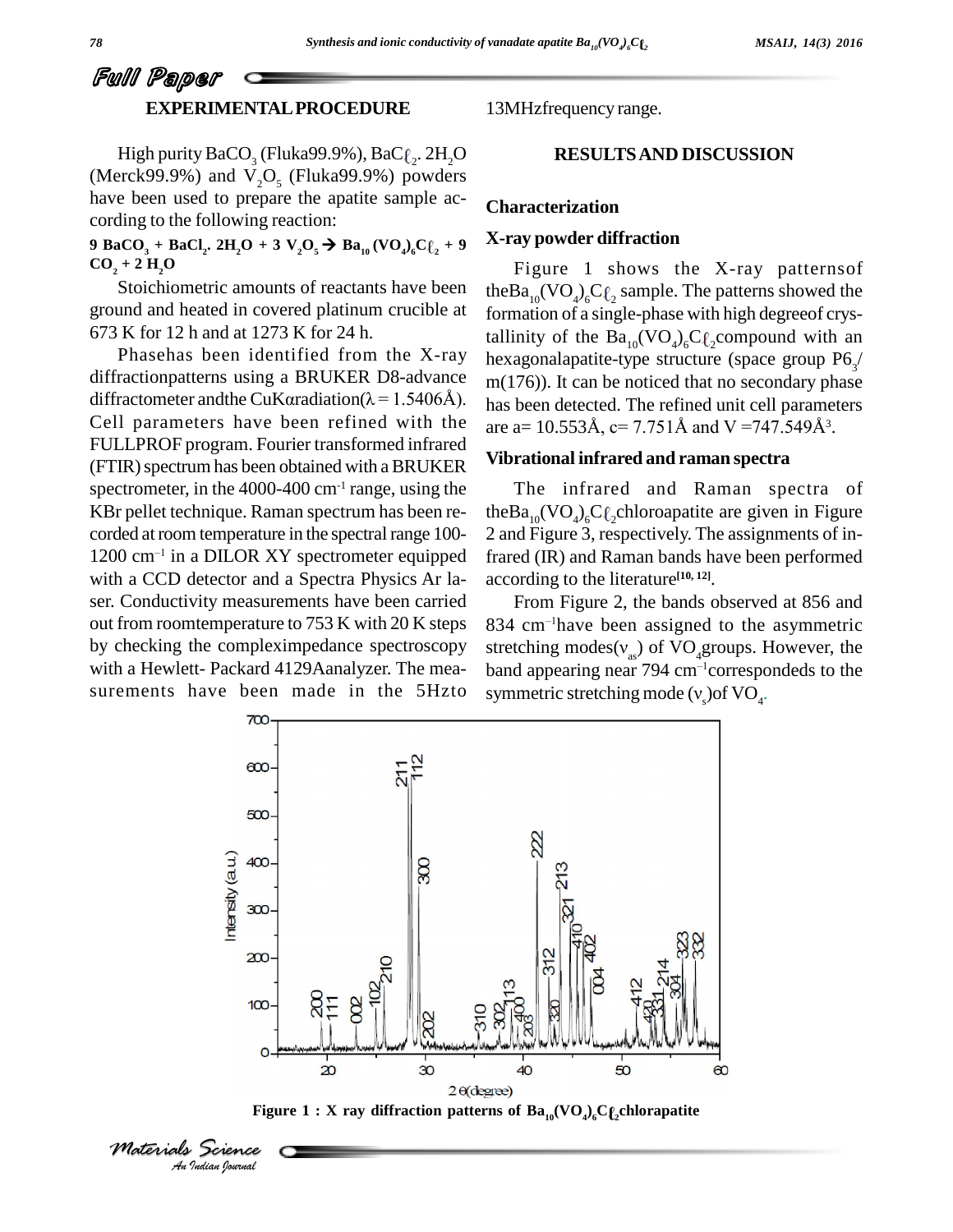



**Figure 3 : Raman spectrum of Ba10(VO4) <sup>6</sup>C <sup>2</sup>chlorapatite**

The Raman bands at  $783-794$  cm<sup>-1</sup> and  $810-838$ cm<sup>-1</sup> are attributed to the symmetric ( $v_s$ ) and asymmetric ( $v_{ss}$ ) stretching mode of VO<sub>4</sub> units, respectively. The weak bands at 377 cm<sup>-1</sup> and 333 cm<sup>-1</sup> can duction metric ( $v_{as}$ ) stretching mode of VO<sub>4</sub> units, respec- as ten<br>tively. The weak bands at 377 cm<sup>-1</sup> and 333 cm<sup>-1</sup> can ductio<br>be assigned to the asymmetric  $\delta_{as}$  and symmetric analog bending mode of  $VO_4$ groups, respectively.

#### **Electrical properties**

Figure 4 depicts the complex impedance spectra of $\text{Ba}_{_{10}}\text{(VO$_4$)_6C$_6$-chlorapatite at different tempera-}$ tures. The effect of temperature on impedance be-<br> $\sigma = \ell / RS$ havior is much notable at higher temperatures. The intercept of semicircular arc with the real axis gives

an estimate of sample resistance. A very important decrease of the electrolyte resistance is observed astemperature increasesindicating anactivated con duction mechanism. This behavior of sample is analogous tothe negative temperature coefficient of resistance (NTCR) propertywhich is a normal be havior of semiconductor.

The total conductivity  $\sigma$ (TABLE 1) is calculated using the following relation:<br>  $\sigma = \ell / RS$ 

*M M Indiana Materials Science*<br> *Materials Science*<br> *An Indian bouwal* R isthe resistance obtained from impedance dia grams and S and  $\ell$  are the area and the thickness of

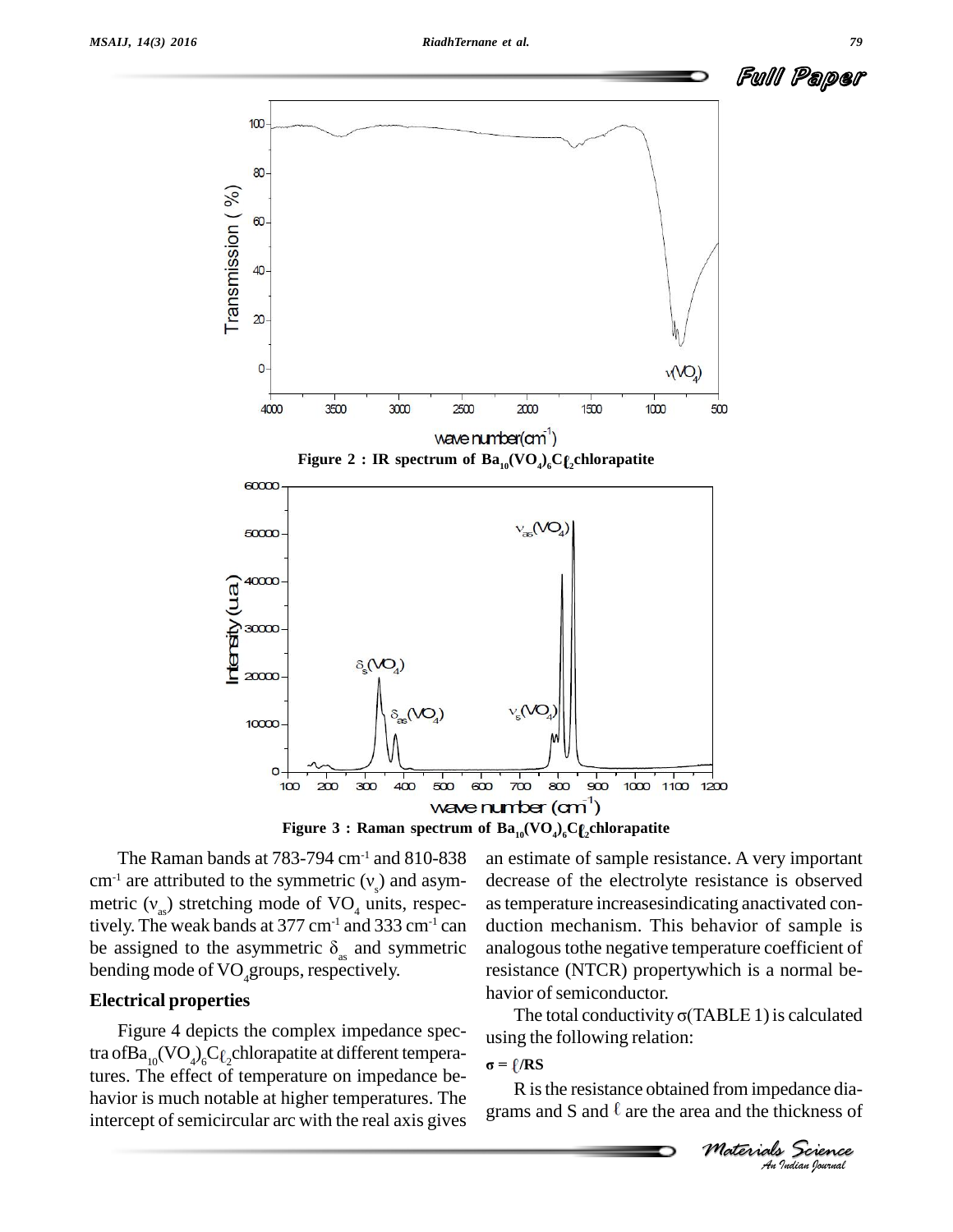

**Figure 4** : Complex impedance spectra of  $Ba_{10}(VO_4)_6C\ell_2$  chlorapatite at different temperatures



the sample, respectively.

The dependence of the total conductivity (Fig ure 5)of thechlorapatite electrolyte can be described **Û**by theArrhenius equation: **<sup>=</sup> A/T exp (- Ea/TK)**

plot. The activation energy  $E_a$  determined from the  $\frac{793}{2}$ Where  $E_a$  is the activation energy, k is the Boltzmann constant andAis a pre-exponential factor. The tem perature dependence of the conductivity ofBa<sub>10</sub>(VO<sub>4</sub>)<sub>6</sub>C $\ell_2$ , shows a single conduction mechanism, due to absence of apparent curvature in the Arrhenius plot is about 0.39 eV.

*Indian* energy<br>*Indian Indian*<br>*Indian Josepher*<br>*Indian Ignarial* The conduction mechanismof  $Ba_{10}(VO_4)_6C\ell_2$ can be related to the translational hopping of chloride ions along the *c* axis of the unit cell from ordinary

*Materials Science*

lattice sites in interstitial sites and back again. The chloride ions must be able to move to other positions by the formation of thermally actived defects such as Schottky defects with high activation ener gies **[11]**.

**Example 1 C. Resistance** and **Conductivity**<br> **EXAMPLE 1 C. RESISTANCE AND <b>EXAMPLE 1 CONDUCTIVITY**<br> **EXAMPLE 1 C. RESISTANCE AND <b>EXAMPLE 1 CONDUCTIVITY TABLE 1 : Resistance and conductivity of**

| T(K) | $R(\Omega)$ | $\sigma$ (10 <sup>-5</sup> S.cm <sup>-1</sup> ) |  |
|------|-------------|-------------------------------------------------|--|
| 753  | 2978        | 3.593                                           |  |
| 773  | 2105        | 5.083                                           |  |
| 793  | 1971        | 5.428                                           |  |
| 813  | 1854        | 5.771                                           |  |
| 833  | 1725        | 6.202                                           |  |
| 853  | 1590        | 6.729                                           |  |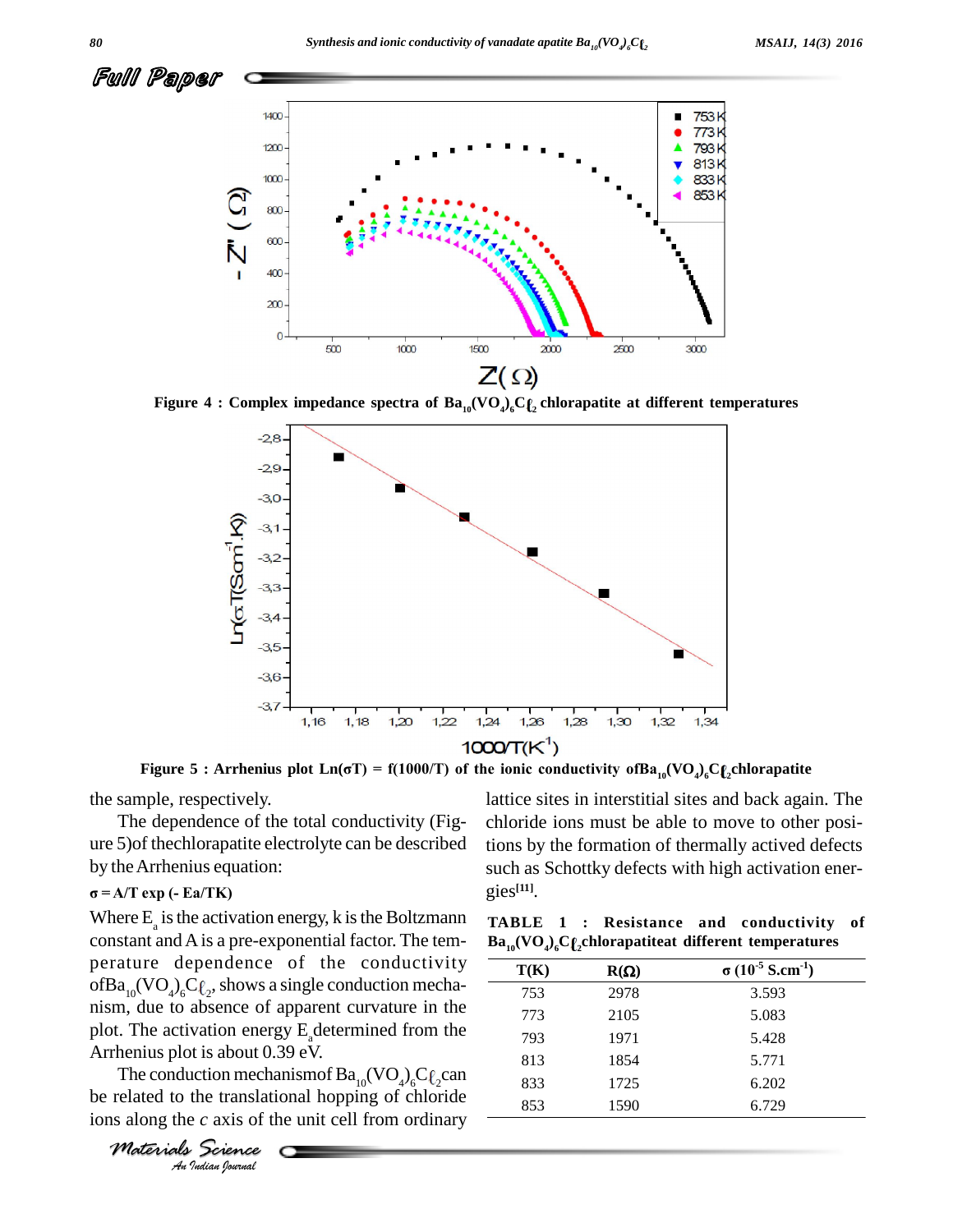

Figure 6 : Frequency dependence of the conductivity of  ${\bf Ba}_{10}({\bf V}{\bf O}_4)_6{\bf C}\ell_2$ chlorapatiteat different temperatures

The study of frequency dependent conductivity is a well-established method forcharacterizing the at eve<br>hopping dynamics of the charge carriers. Figure<br>6shows the variation of the conductivity σas a funchopping dynamics of the charge carriers. Figure tion of frequencyat different temperatures for<br>  $Ba_{10}(VO_4)_6C_{\ell_2}$ . A s<br>
The frequency dependence of  $\sigma$  can be described structure  $Ba_{10}(VO_4)_6C_{\ell_2}.$ 

by the Jonscher universal power law: The frequency dependence of  $\sigma$  can be described The frequency dependence of σ can be described<br>
e Jonscher universal power law:<br>
<sub>ac</sub>(ω)=σ<sub>dc</sub>+ A (T)ω<sup>n[12,13]</sup> whereσ<sub>ac</sub> is an impor-

tant tool for studying the ionic transport properties  $\sigma_{ac}(\omega) = \sigma_{dc} + A(T)\omega^{n[12,13]}$  where  $\sigma_{ac}$  is an impor-<br>tant tool for studying the ionic transport properties group<br>of materials,  $\sigma_{dc}$  can be obtained by extrapolating the  $Ba_{10}$ ( tant tool for studying the ionic transport properties group<br>of materials,  $\sigma_{dc}$  can be obtained by extrapolating the  $Ba_{10}$ <br>low frequency plateau to zero frequency,  $\omega$  is the phase angular frequency, A is the temperature dependent constant and n is an exponent, generallyless than or equal to unity. As observed from the Figure 6,the constant and n is an exponent, generallyless than or<br>equal to unity. As observed from the Figure 6,the indica<br>behavior conductivity  $\sigma_{ac}$  of  $Ba_{10}(VO_4)_6C\ell_2$  sample of res exhibits two regions in the studied range offrequency. Indeed,at low and intermediatefrequenciesand high temperature,a quasistatic plateau region is observed representingthe dc conductivity arising from the randomdiffusion of the ionic charge carriers via activated hopping process **[16]**.

dom diffusion of the ionic charge carriers via acted hopping process<sup>[16]</sup>.<br>The crossover frequency,  $\omega_p$  is called the char-<br>ristic hopping frequency of ions and can be cal-<br>ited as  $\omega_p = [\sigma_{dc}/A]^{1/n}$ , when  $\sigma(\omega) = 2\sigma_{dc$ acteristic hopping frequency of ions and can be cal- The crossover frequency,  $\omega_p$  is called the char-<br>acteristic hopping frequency of ions and can be cal-<br>culated as  $\omega = [\sigma_{dc}/A]^{1/n}$ , when  $\sigma(\omega) = 2\sigma_{dc}$ . Relaxacteristic hopping frequency of ions and can l<br>culated as  $\omega_p = [\sigma_{dc}/A]^{1/n}$ , when  $\sigma(\omega) = 2\sigma_{dc}$ . l<br>ation effects begin to appearat  $\omega_n$  and are ger  $_{p}$  and are generally nard L culated as  $\omega_p = [\sigma_{dc}/A]^{1/n}$ , when  $\sigma(\omega) = 2\sigma_{dc}$ . Relaxation effects begin to appearat  $\omega_p$  and are generally found to be thermally activated, i.e.,  $\omega_p$  shifts to-<sub>p</sub> shifts to- aliz ward higher frequencies with increase in temperaward higher frequencies with increase in tempera-<br>ture.<br>At higher frequencies,  $\sigma_{ac}$  shows frequency de-<br>pendence which gives rise to ac-conductivity. In this [1]

At higher frequencies,  $\sigma_{ac}$  shows frequency dependence which gives rise to ac-conductivity. In this [1] case,  $\sigma_{ac}$  increases roughly in a power law fashion;

( $\mathsf{FZ}$ ))<br>  $\mathbf{Ba}_{10}(\mathbf{VO}_4)_6\mathbf{C}$  ( $\mathsf{C}_2$ chlorapatiteat different temperatures<br>  $\mathbf{a}_\text{ac}(\omega) = \mathbf{A} \omega^n$  and eventually becomes almost linear at even higher temperatures **[17]**.

#### **CONCLUSION**

A single phase  $Ba_{10}(VO_4)_6C\ell_2$  with apatite-type structure has been synthesized successfully by solid statereaction. X-ray diffraction study shows that the sample crystallizes in the hexagonal system(space group  $P6_{3}/m$  (176)). Infrared and Raman spectra of  $Ba_{10}(VO_4)_6C\ell_2$  confirm the presence of pure apatite phase without any other impurity traces, in good agreement with XRD results.

The complex impedance analysis of the sample indicated a typical negative temperature coefficient of resistance (NTCR)behavior.The temperature de pendence of the electrical conductivity follows the Arrhenius law with activation energy of  $0.39$  eV. The frequency dependence of conductivity followsthe power law.

#### **ACKNOWLEDGEMENTS**

The authors would like to thank Gerard PANCZER, Professor at the UniversityClaude Ber nard Lyon I, for his invaluable assistance in the re alization of the Raman spectrum.

#### **REFERENCES**

*CES<br>
, H.Hayashi, J.B.Moffat;<br>
38 (1971).<br>
<i>Moterials Science*<br> *An* Judian Iownal **[1]** Y.Matsumura, S.Sugiyama, H.Hayashi,J.B.Moffat; J.Solid State Chem., **114**, 138 **(1971)**.